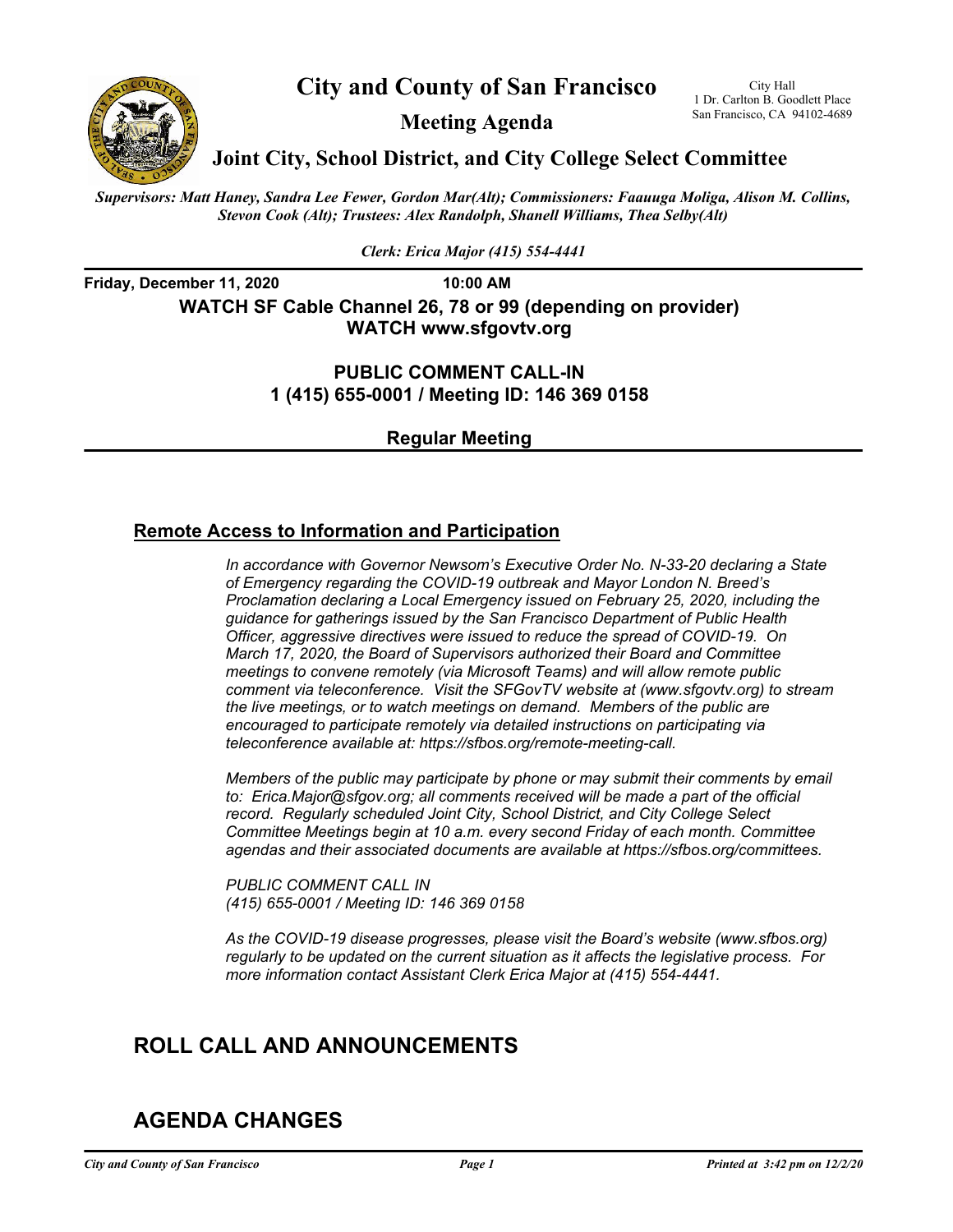## **REGULAR AGENDA**

#### $\mathbf 1$ . **1. 200412 [Hearing - Impacts of COVID-19 on San Francisco Unified School District and City College of San Francisco] Sponsor: Haney**

Hearing regarding how COVID-19 has impacted the schedules, policies, and the provision of services for San Francisco Unified School District (SFUSD) and City College of San Francisco (CCSF); the approach SFUSD and CCSF are exercising to protect both students and staff during the pandemic; how schools are continuing to serve students and families, especially those that are most marginalized; what plans are being made to ensure ongoing educational goals are met; how the City can best support the schools and what resources are required to ensure that they are able to succeed in their vital role as educational institutions; and requesting SFUSD and CCSF to report.

4/21/20; RECEIVED AND ASSIGNED to the Joint City, School District, and City College Select Committee.

4/29/20; REFERRED TO DEPARTMENT.

6/12/20; CONTINUED TO CALL OF THE CHAIR.

7/24/20; CONTINUED TO CALL OF THE CHAIR.

8/14/20; CONTINUED TO CALL OF THE CHAIR.

8/28/20; CONTINUED TO CALL OF THE CHAIR.

9/25/20; CONTINUED TO CALL OF THE CHAIR.

10/9/20; CONTINUED TO CALL OF THE CHAIR.

10/23/20; CONTINUED TO CALL OF THE CHAIR.

11/13/20; CONTINUED TO CALL OF THE CHAIR.

## **ADJOURNMENT**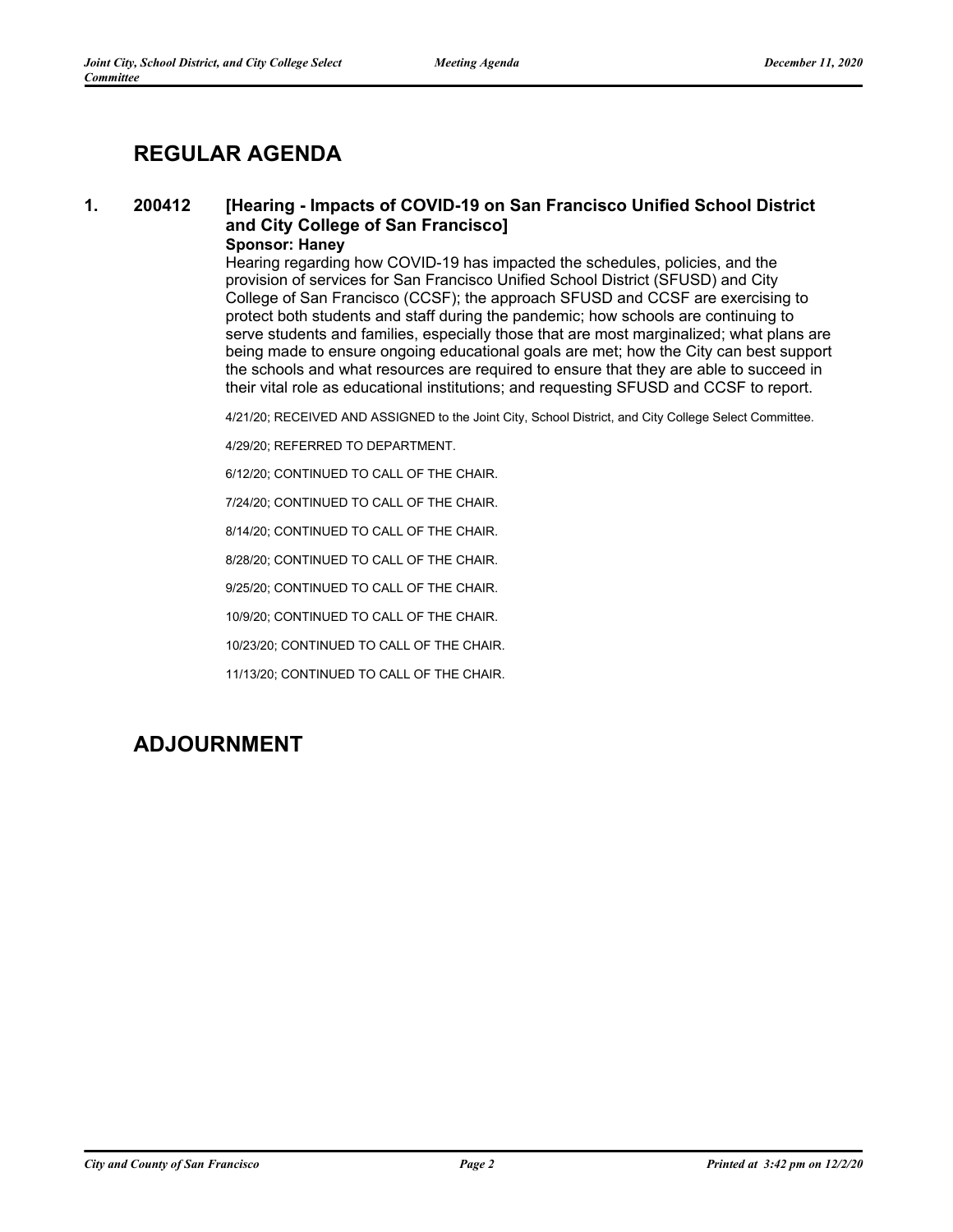### **Agenda Item Information**

Each item on the Consent or Regular agenda may include the following documents:

- 1) Legislation
- 2) Budget and Legislative Analyst report
- 3) Department or Agency cover letter and/or report
- 4) Public correspondence

These items will be available for review at City Hall, 1 Dr. Carlton B. Goodlett Place, Room 244, Reception Desk.

#### **Meeting Procedures**

The Board of Supervisors is the legislative body of the City and County of San Francisco. The Board has several standing committees where ordinances and resolutions are the subject of hearings at which members of the public are urged to testify. The full Board does not hold a second public hearing on measures which have been heard in committee.

Board procedures do not permit: 1) persons in the audience to vocally express support or opposition to statements by Supervisors or by other persons testifying; 2) ringing and use of cell phones, pagers, and similar sound-producing electronic devices; 3) bringing in or displaying signs in the meeting room; and 4) standing in the meeting room.

Each member of the public will be allotted the same maximum number of minutes to speak as set by the President or Chair at the beginning of each item or public comment, excluding City representatives, except that public speakers using interpretation assistance will be allowed to testify for twice the amount of the public testimony time limit. If simultaneous interpretation services are used, speakers will be governed by the public testimony time limit applied to speakers not requesting interpretation assistance. Members of the public who want a document displayed should provide in advance of the meeting to the Clerk of the Board ([bos.legislation@sfgov.org\)](http:bos.legislation@sfgov.org), clearly state such during testimony, and subsequently request the document be removed when they want the screen to return to live coverage of the meeting.

IMPORTANT INFORMATION: The public is encouraged to testify at Committee meetings. Persons unable to attend the meeting may submit to the City, by the time the proceedings begin, written comments regarding the agenda items. These comments will be made a part of the official public record and shall be brought to the attention of the Board of Supervisors. Written communications expected to be made a part of the official file should be submitted to the Clerk of the Board or Clerk of a Committee: 1 Dr. Carlton B. Goodlett Place, Room 244, San Francisco, CA 94102. Communications which are not received prior to the hearing may be delivered to the Clerk of the Board or Clerk of the Committee at the hearing and you are encouraged to bring enough copies for distribution to all of its members.

COPYRIGHT: All system content that is broadcasted live during public proceedings is secured by High-bandwidth Digital Content Protection (HDCP), which prevents copyrighted or encrypted content from being displayed or transmitted through unauthorized devices. Members of the public who wish to utilize chamber digital, audio and visual technology may not display copyrighted or encrypted content during public proceedings.

AGENDA PACKET: Available on the internet at<http://www.sfbos.org/meetings>. Meetings are cablecast on SFGovTV, the Government Channel 26. For DVD copies and scheduling call (415) 554-4188.

LANGUAGE INTERPRETERS: Language services are available in Spanish, Chinese and Filipino at all regular and special Board and Committee meetings if made at least 48 hours in advance of the meeting to help ensure availability. For more information or to request services: Contact Wilson Ng or Arthur Khoo at (415) 554-5184.

所有常規及特別市參事委員會會議(Board meetings)除委員會會議(Committee meetings)將予以提供西班牙 文,菲律賓文,及中文的語言服務,但須在會議前最少48小時作出請求,旨在確保服務屆時可予以提供。更多資訊或 請求有關服務, 請致電 (415) 554-7719聯絡Linda Wong.

 AVISO EN ESPAÑOL: Los servicios de idiomas están disponibles en espanol, chino, y filipino en todas las reuniones regulares y reuniones especiales de la Junta, de los Comités, si se solicita por lo menos 48 horas antes de la reunion para ayudar a garantizar su disponibilidad. Para más informacion o solicitar servicios, por favor contactar a (415) 554-5184.

PAUNAWA: Mayroong serbisyong pang-wika sa Espanyol, Tsino at Pilipino para sa lahat ng mga regular at espesyal na pagpupulong ng Board, at Komite ng Board. Sa kasalukuyan, mayroong serbisyo sa wikang Pilipino na maaaring hilingin, 48 oras (o mas maaga) bago ng pagpupulong upang matiyak na matutugunan ang inyong kahilingan. Para sa karagdagang impormasyon o para humiling ng serbisyo pang-wika, tawagan lamang ang (415) 554-5184.